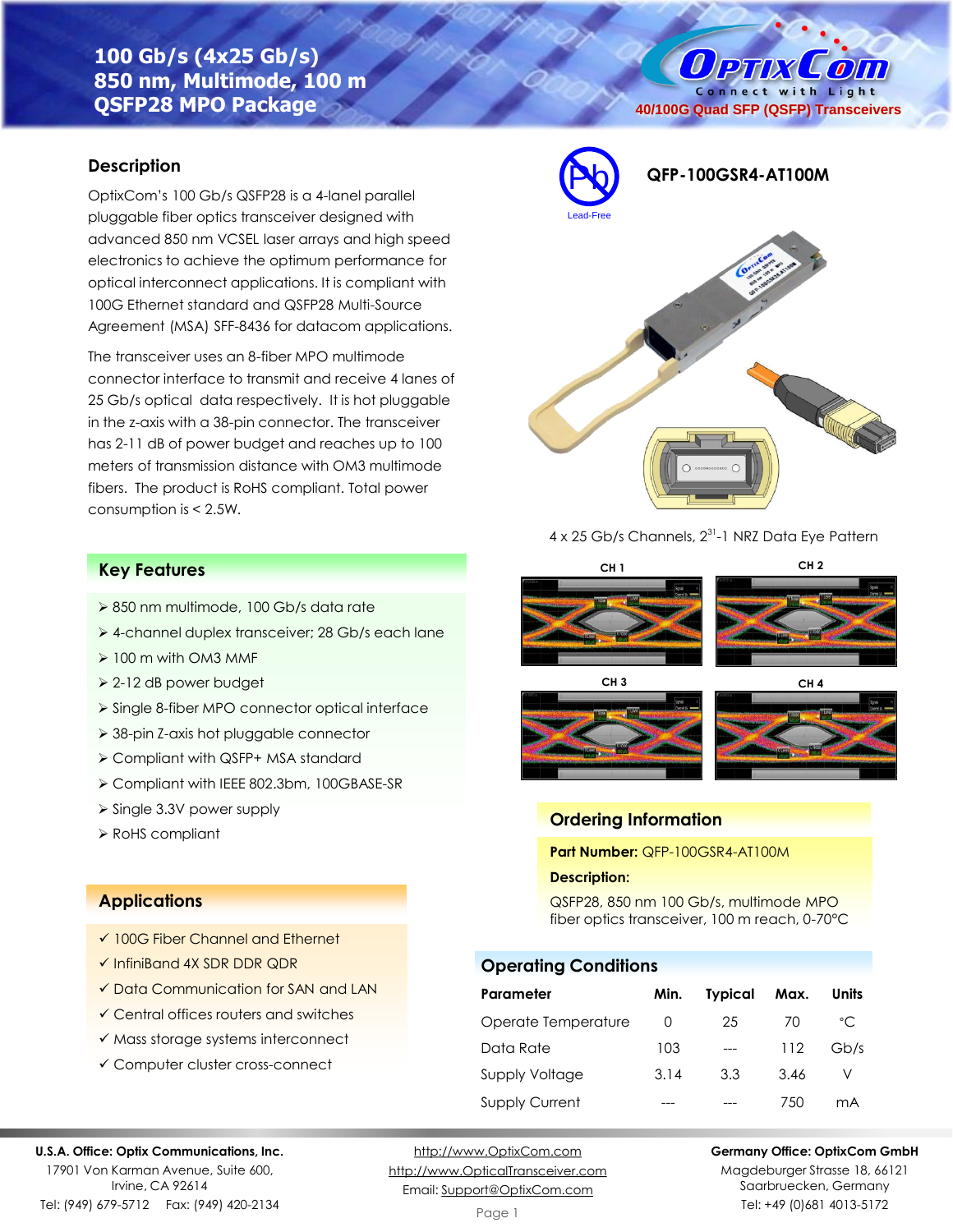

## **Absolute Maximum Ratings**

| Parameter                | Symbol     | Min.          | Max.          | <b>Units</b> |
|--------------------------|------------|---------------|---------------|--------------|
| Storage Temperature      | Tst        | $-40$         | 85            | °C           |
| Supply Voltage           | <b>Vcc</b> | $-0.3$        | 4             | V            |
| Input Voltage            | $V_{IN}$   | $V_{CC}$ -0.3 | $V_{CC}$ +0.3 | V            |
| <b>Relative Humidity</b> | R.H.       | 5             | 95            | %            |
| Output Current           | lo         |               | 50            | mA           |

# **Parameter Symbol Min. Typical Max. Units** Differential Input Voltage <sup>1</sup> D<sub>*AVi*</sub> **b** 0.3 --- 1.0 V Differential Input Impedance<sup>2</sup> *Z* --- 100 --- ohm Optical Output Power Per Lane<sup>3</sup> *P*<sub>o</sub> **P**<sub>o</sub> -8.4 --- 2.4 dBm Spectral Width (rms)  $\Delta \lambda$  --- -- -- 0.6 nm Transmitter & Dispersion Penalty **TDP** --- -- -- -- 4.3 dB Optical Wavelength **l** λ<sub>ο</sub> **840** 850 860 nm Extinction Ratio **ET ET 2** --- - -- dB TX Disable Asserted **P** *P*<sub>OFF</sub>  $\vert$  --- -- -- -- -30 dBm Input Voltage – Logic High *VDH* 2.0 --- *Vcc* V Input Voltage – Logic Low  $\begin{array}{|c|c|c|c|c|c|c|c|} \hline \text{I} & \text{O} & & & \text{I} & \text{O} & \text{I} & \text{O} & \text{I} & \text{O} & \text{I} & \text{O} & \text{I} & \text{O} & \text{I} & \text{O} & \text{I} & \text{I} & \text{O} & \text{I} & \text{I} & \text{I} & \text{I} & \text{I} & \text{I} & \text{I} & \text{I} & \text{I} & \text{I} & \text{I}$ Reset Initial Assert Time *T<sub>rsass</sub>* Transference in the contract  $\frac{1}{2}$  and  $\frac{1}{2}$  and  $\frac{1}{2}$  and  $\frac{1}{2}$  and  $\frac{1}{2}$  and  $\frac{1}{2}$  and  $\frac{1}{2}$  and  $\frac{1}{2}$  and  $\frac{1}{2}$  and  $\frac{1}{2}$  and  $\frac{1}{2}$  and Reset Assert Time **1988 1988 1988 1988 1988 1988 1988 1988 1988 1988 1988 1988 1988 1988 1988 1988 1988 1988 1988 1988 1988 1988 1988 1988 1988 1988 1988 1988 1988** Time to Initialize **The Community Community** is the *Tini* and the second of the community of the community of the community of the community of the community of the community of the community of the community of the commu TX Enabled Assert Time **T***TAss* **Fig. 2** and the set of the set of the set of the set of the set of the set of the set of the set of the set of the set of the set of the set of the set of the set of the set of the set of TX Disabled Deassert Time *T*<sub>*TDis*</sub> **Figure 1** and the set of the 400 ms TX Fault Assert Time **T***txass* | The Treasurer of the COO ms Flag Assert Time *Tfgass* --- --- 200 ms

# **Transmitter Electro-Optical Characteristics**

Notes:

1. Module is designed for AC coupling. DC voltage will be filtered by internal capacitors.

- 2. Single ended will be 50 ohm for each signal line.
- 3. Output of coupling optical power into  $50/125 \mu m$  MMF.
- 4. Refer to OptixCom "QSFP Design Reference Guide" for more design details.

#### **Germany Office: OptixCom GmbH**

Magdeburger Strasse 18, 66121 Saarbruecken, Germany Tel: +49 (0)681 4013-5172